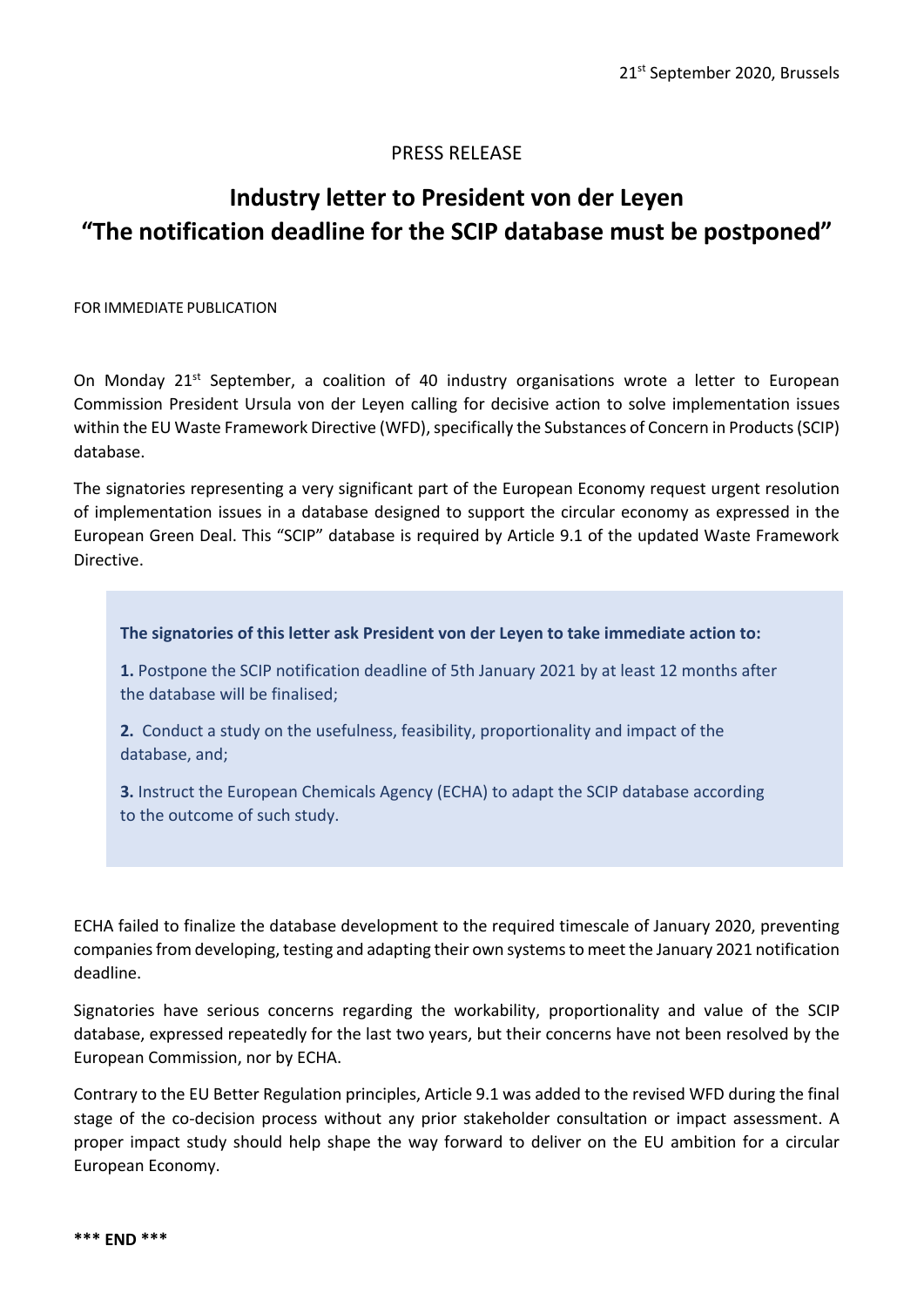

European Automobile Manufacturers Association

## The European Automobile Manufacturers Association [www.acea.be](http://www.acea.be)



The voice of European Aeronautics, Space, Defence and Security Industries [www.asd-europe.org](http://www.asd-europe.org)



The Committee for European Construction Equipment [www.cece.eu](http://www.cece.eu)



The Voice of the European Fluid Power Industry [www.cetop.org](https://www.cetop.org/)



Confederation of the European Bicycle Industry [www.conebi.eu](http://www.conebi.eu)



The European Federation of Catering Equipment Manufacturers [www.efcem.info](http://www.efcem.info)



The European Electronic Component Manufacturers Association [www.eusemiconductors.eu](http://www.eusemiconductors.eu)



The European Association of Motorcycle Manufacturers [www.acem.eu](http://www.acem.eu)



The All Terrain Vehicle Industry European Association [www.atvea.org](http://www.atvea.org)



The European Taps and Valves Association [www.ceir.eu](http://www.ceir.eu)



The European Association of Automotive Suppliers [www.clepa.eu](http://www.clepa.eu)



Europe is the European Association that represents the interests of all construction products manufacturers throughout Europe [www.construction-products.eu](http://www.construction-products.eu)



The European Garden Machinery Federation [www.egmf.org](http://www.egmf.org)



The European Tyre & Rubber manufacturers' association [www.etrma.org](http://www.etrma.org)



 The European Association for the Self Adhesive Tape Industry www.afera.com



Speaking for all-sized enterprises in 35 European countries [www.businesseurope.eu](http://www.businesseurope.eu)



The European Agricultural Machinery Association [www.cema-agri.org](http://www.cema-agri.org)



The European Trade Association representing the medical imaging, radiotherapy, health ICT and electromedical industries [www.cocir.org](http://www.cocir.org)



The voice of digitally transforming Industries [www.digitaleurope.org](http://www.digitaleurope.org)



The European Power Tool Association [www.epta.eu](http://www.epta.eu)



The European Engineering Industries Association [www.eu-nited.net](http://www.eu-nited.net)